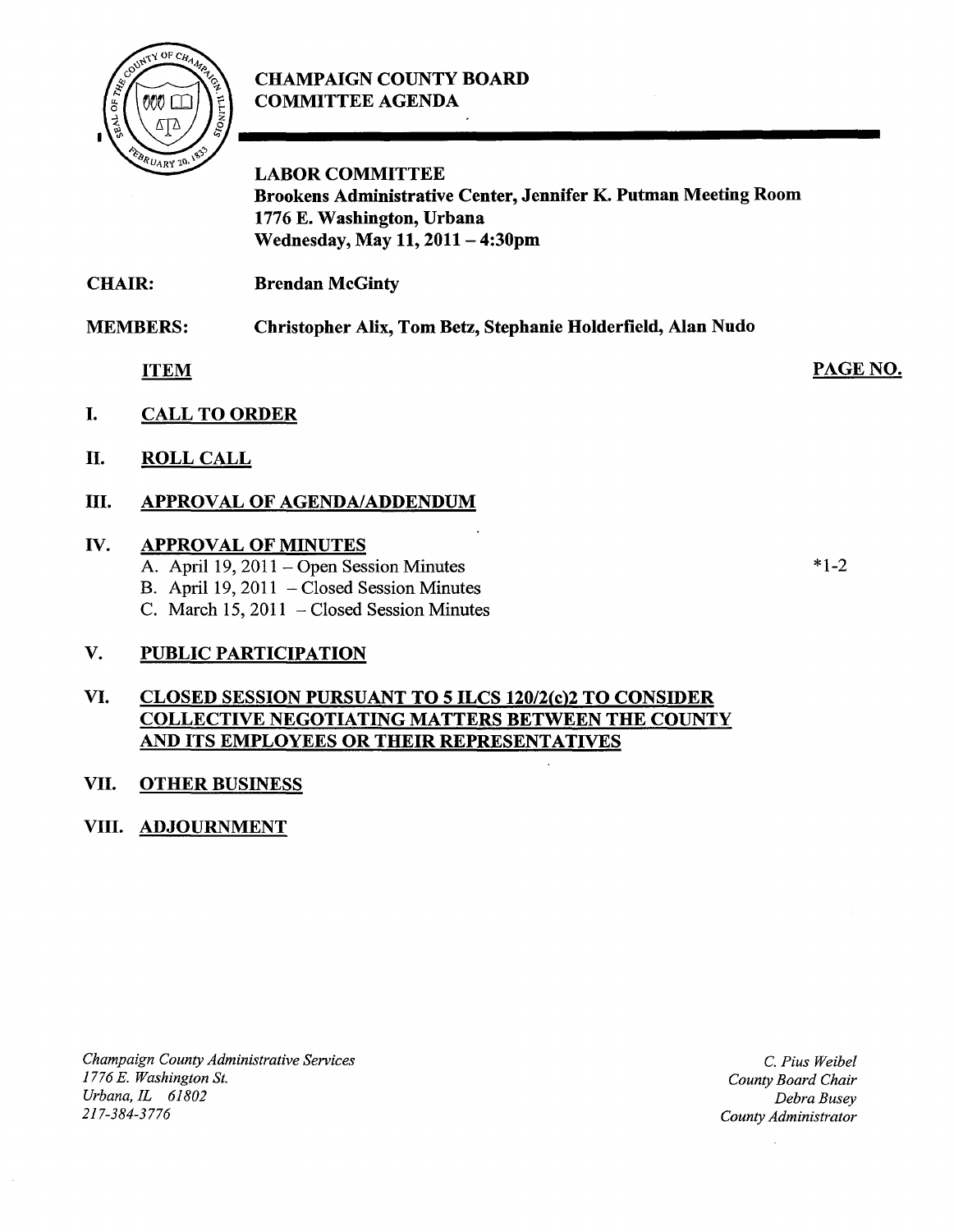| <b>CHAMPAIGN COUNTY BOARD</b><br><b>COMMITTEE MINUTES</b><br><b>LABOR COMMITTEE</b><br>Tuesday, April 19, 2011<br>Brookens Administrative Center, Lyle Shields Meeting Room<br>1776 E. Washington St., Urbana |                                                                                                                                                                                                                                                                                                                  |
|---------------------------------------------------------------------------------------------------------------------------------------------------------------------------------------------------------------|------------------------------------------------------------------------------------------------------------------------------------------------------------------------------------------------------------------------------------------------------------------------------------------------------------------|
|                                                                                                                                                                                                               |                                                                                                                                                                                                                                                                                                                  |
| <b>MEMBERS PRESENT:</b>                                                                                                                                                                                       | Christopher Alix, Tom Betz, Stephanie Holderfield, Brendan McGinty<br>(Chair), Alan Nudo                                                                                                                                                                                                                         |
| <b>MEMBERS ABSENT:</b>                                                                                                                                                                                        | None                                                                                                                                                                                                                                                                                                             |
| <b>OTHERS PRESENT:</b>                                                                                                                                                                                        | Deb Busey (County Administrator), David DeThorne (Senior Assistant<br>State's Attorney), (County Board member), Alan Kurtz (County Board<br>member), Pattsi Petrie (County Board member), Amanda Tucker (HR<br>Generalist), John Malinowski (Gallagher Benefit Services), C. Pius<br>Weibel (County Board Chair) |
| <b>CALL TO ORDER</b>                                                                                                                                                                                          |                                                                                                                                                                                                                                                                                                                  |
|                                                                                                                                                                                                               | McGinty called the meeting to order at 4:30 p.m.                                                                                                                                                                                                                                                                 |
| <b>ROLL CALL</b>                                                                                                                                                                                              |                                                                                                                                                                                                                                                                                                                  |
| of a quorum.                                                                                                                                                                                                  | Alix, Betz, McGinty, and Nudo were present at the time of roll call, establishing the presence                                                                                                                                                                                                                   |
| <b>APPROVAL OF AGENDA/ADDENDUM</b>                                                                                                                                                                            |                                                                                                                                                                                                                                                                                                                  |
| unanimous support.                                                                                                                                                                                            | <b>MOTION</b> by Betz to approve the agenda; seconded by Nudo. <b>Motion carried with</b>                                                                                                                                                                                                                        |
| <b>APPROVAL OF MINUTES</b>                                                                                                                                                                                    |                                                                                                                                                                                                                                                                                                                  |
| Motion carried with unanimous support.                                                                                                                                                                        | <b>MOTION</b> by Betz to approve the March 15, 2011 open session minutes; seconded by Nudo.                                                                                                                                                                                                                      |
|                                                                                                                                                                                                               | Holderfield entered the meeting at 4:33 p.m.                                                                                                                                                                                                                                                                     |
| <b>PUBLIC PARTICIPATION</b>                                                                                                                                                                                   |                                                                                                                                                                                                                                                                                                                  |
| and consultant for health insurance services.                                                                                                                                                                 | Busey introduced John Malinowski from Gallagher Benefit Services, the County's new broker                                                                                                                                                                                                                        |

 $\hat{\mathcal{L}}$